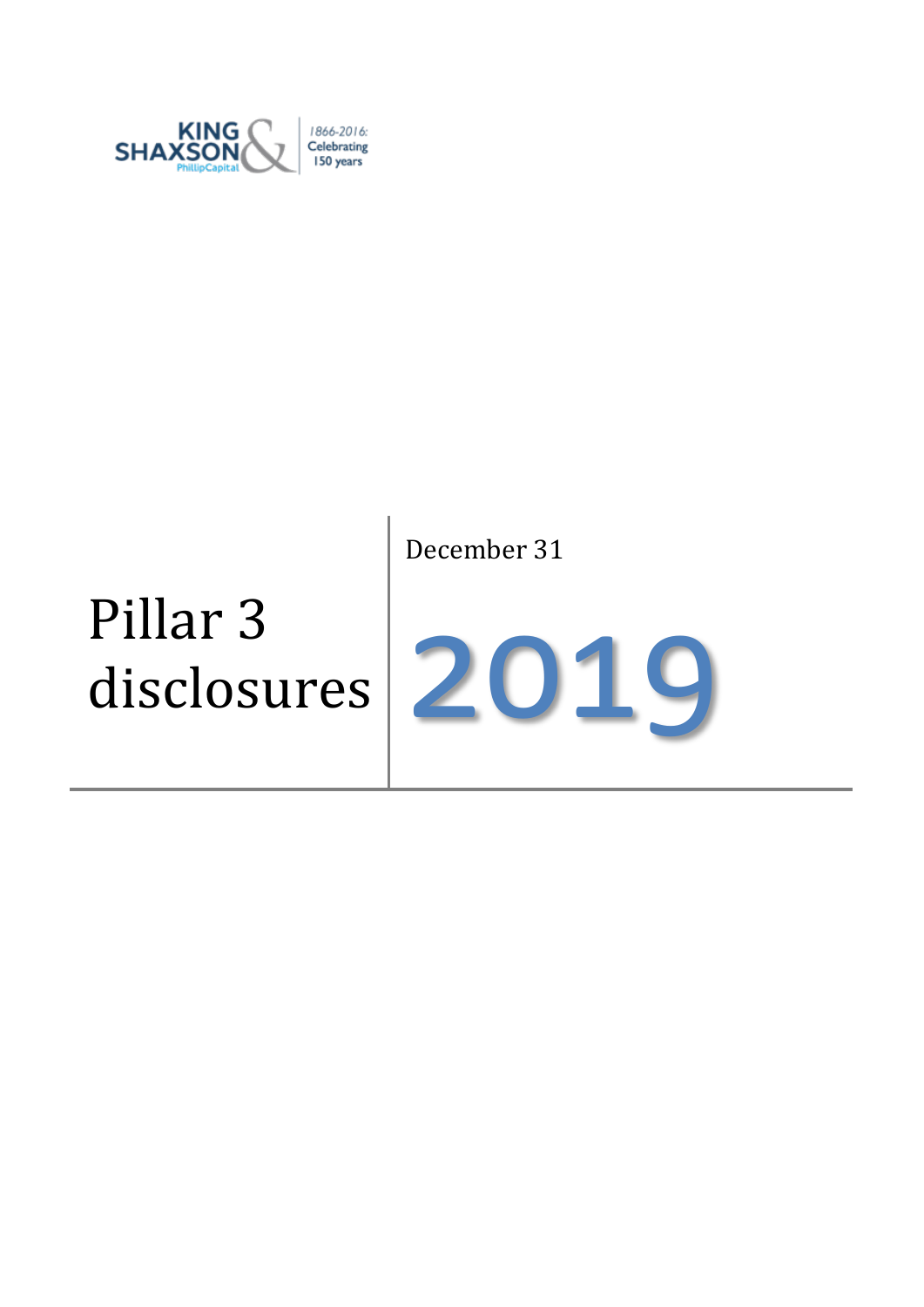

# **Contents**

| 1. | <b>Introduction</b>                                         | $\mathbf{2}$   |
|----|-------------------------------------------------------------|----------------|
| 2. | <b>Risk Management Objectives and Policies</b>              | 3 <sup>1</sup> |
| 3. | <b>Principal Business Risks</b>                             | 7              |
| 4. | <b>Capital Resources</b>                                    | 10             |
| 5. | <b>Pillar I Capital Resource Requirement</b>                | 10             |
| 6. | <b>Internal Capital Adequacy Assessment Process (ICAAP)</b> | 11             |
| 7. | <b>Capital buffers</b>                                      | 12             |
| 8. | <b>Remuneration Code Disclosures</b>                        | 13             |
| 9. | <b>Non-Applicable Disclosures</b>                           | 14             |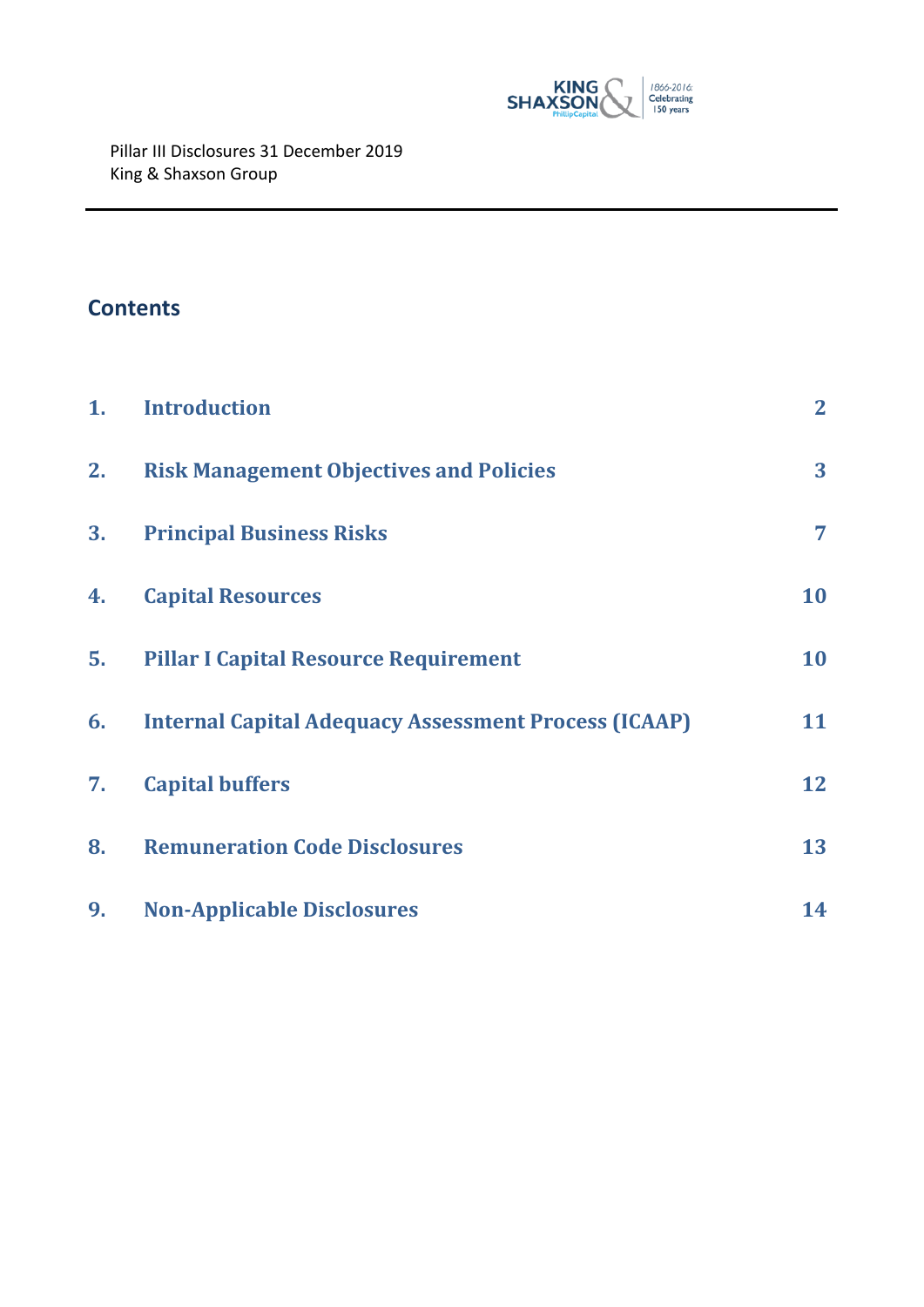

### <span id="page-2-0"></span>**1. Introduction**

#### **1.1 Background**

The purpose of this document is to meet Pillar 3 requirements as set out by the European Banking Authority (EBA) on Part Eight of the Capital Requirements Regulation (CRR) (No 575/2013). Within Spain implementation of the CRR is managed by the Comisión Nacional del Mercado de Valores (CNMV). The framework is based around three Pillars:

- Pillar I defines rules to calculate the minimum capital required by a firm to cover its credit, market and operational risks;
- Pillar II requires a firm to undertake an Internal Capital Adequacy Assessment Process ("ICAAP") in order to establish whether it's Pillar I capital is adequate to cover all the risks faced by the firm, and to ensure it can meet its liabilities as they fall due. If the Pillar I capital is not sufficient to cover these risks, then the firm must calculate and hold the additional capital assessed.
- Pillar III requires a firm to disclose specific information on its risk management policies and procedures and the firm's regulatory capital resources and risk exposures.

Articles 431-455 of CRD IV set out the specific disclosure requirements in this respect.

#### **1.2 Disclosure Policy**

In accordance with Article 431(3) of CRD IV King & Shaxson Capital Markets S.V., S.A. (KSCM) has adopted a formal disclosure policy to comply with the disclosure requirements, and the group has a policy for assessing the appropriateness of those disclosures, including their verification and frequency.

These disclosures are published on KSCM's website on at least an annual basis in accordance with article 433 of the Capital Requirements Regulation. The disclosures have been approved by the Board and are published on a consolidated basis for the year ended 31 December 2019.

#### **1.3 General information about KSCM**

KSCM is a 100% subsidiary of Phillip UK Holdings Limited, a UK registered company. Phillip UK Holdings is a 100% subsidiary of Phillip Brokerage pte, a Singapore domiciled holding company

Phillip UK Holdings is also 100% parent of King & Shaxson Limited, an institutional securities broker in London for over 30 years, and of other smaller financial service companies. Together Phillip UK Holdings and its subsidiaries are referred to in this document as the Group.

KSCM is authorised by the CNMV to operate as:

- (i) An institutional agency securities broker; and
- (ii) an authorised multilateral trading facility ('MTF'), trading under the name of Dowgate.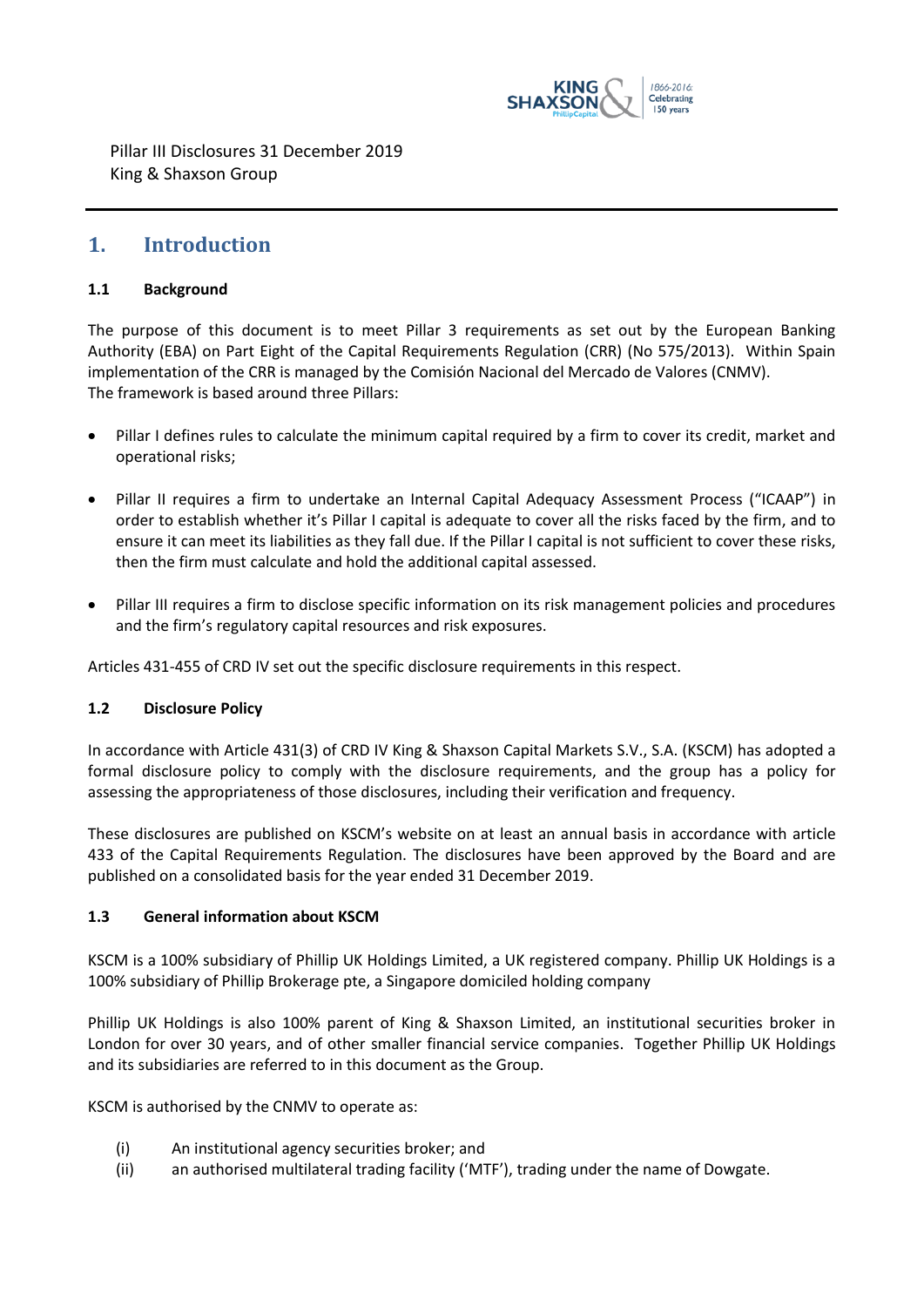

The business primarily covers fixed interest products and their derivatives. The company trades only on a matched principal basis and does not take position risk intentionally.

# <span id="page-3-0"></span>**2. Risk Management Objectives and Policies<sup>1</sup>**

#### **2.1 Risk framework and appetite**

#### **2.1.1 Group's culture and conduct**

The Group's culture cascades from its 'purpose' statement, which is set by the Board. The firm's purpose is 'to provide an important and useful economic activity in a socially responsible way, in line with our core values and providing reasonable and fair returns to all stakeholders; clients, staff and shareholders'.

The core values of the Group are embedded within the business and referred to on a day-to-day basis:

- Dictum Meum Pactum *my word is my bond*
- Honesty, openness and integrity at all times
- Mutual respect and professionalism
- Positive can-do attitude with the absence of a blame culture
- Compliant and risk aware
- Does it pass the smell test?
- Challenge
- More human

The Board believes that the Group's culture and conduct contributes to the overall risk management framework, hence culture and conduct is an ongoing consideration of risk assessments and actions.

#### **2.1.2 Risk management framework**

The Group follows a forward-looking approach to risk management to ensure that all relevant classes of risk are taken into consideration both in the Group's day-to-day operations, and in its overall strategy and business plan.

The Group has a risk management framework and policy in place which all staff are aware of. The Board owns the framework and aims to promote a culture of risk awareness which aligns with its appetite, being cautious and quantified at £500,000, with a tolerance of £50,000 (10% each side). A material risk would be any risk exposure causing a financial impact of £50,000 or greater across one year. Each business unit and department is aware of its risks and is encouraged to communicate any 'near misses' to the Risk Officer or any member of the Risk & Governance Committee. All such risks are taken very seriously and mitigating

 $<sup>1</sup>$  Art 435, CRR</sup>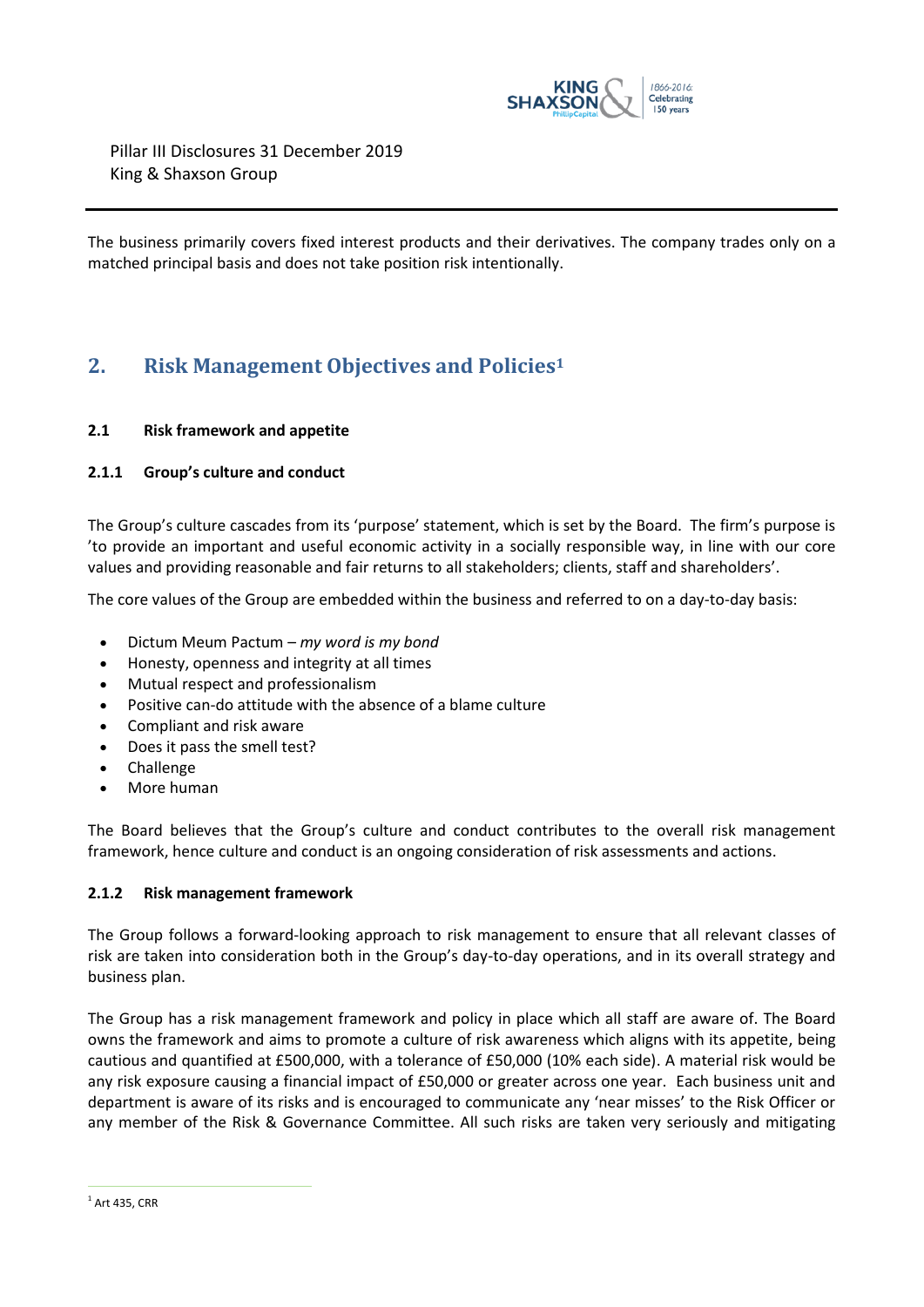

controls are put in place to reduce the probability of each risk materialising. The firm has a 'no blame' culture in place and recognises that we are human and things can go wrong.

The Risk Management framework includes processes that enable it to effectively identify, assess and manage risks throughout the business. Any new business area is formally assessed against a full suite of risks so that all potential risks can be considered before any new business line is implemented. These risks and any resulting actions are escalated to the Risk & Governance Committee, and all such actions are tracked to completion.

#### **2.2 Corporate governance framework**

The Group is of a size (approximately 60 persons) which enables the management team to be closely involved in the day-to-day running of the business. Below is the governance framework for the Board and executive committees which formalises responsibility, ensuring that strong risk management policies, processes and systems are in place at all times.



#### **2.2.1 Group Management Committee**

This Committee has delegated authority from the Board as a decision-making body. It provides day-to-day management and oversight of the business, is responsible for strategy, reviews the Group's financial results and forecasts, considers new business initiatives, and reviews other high level matters that may affect the Group's performance or prospects. The members of the Group Management Committee are all members of the Risk & Governance Committee ("RGC").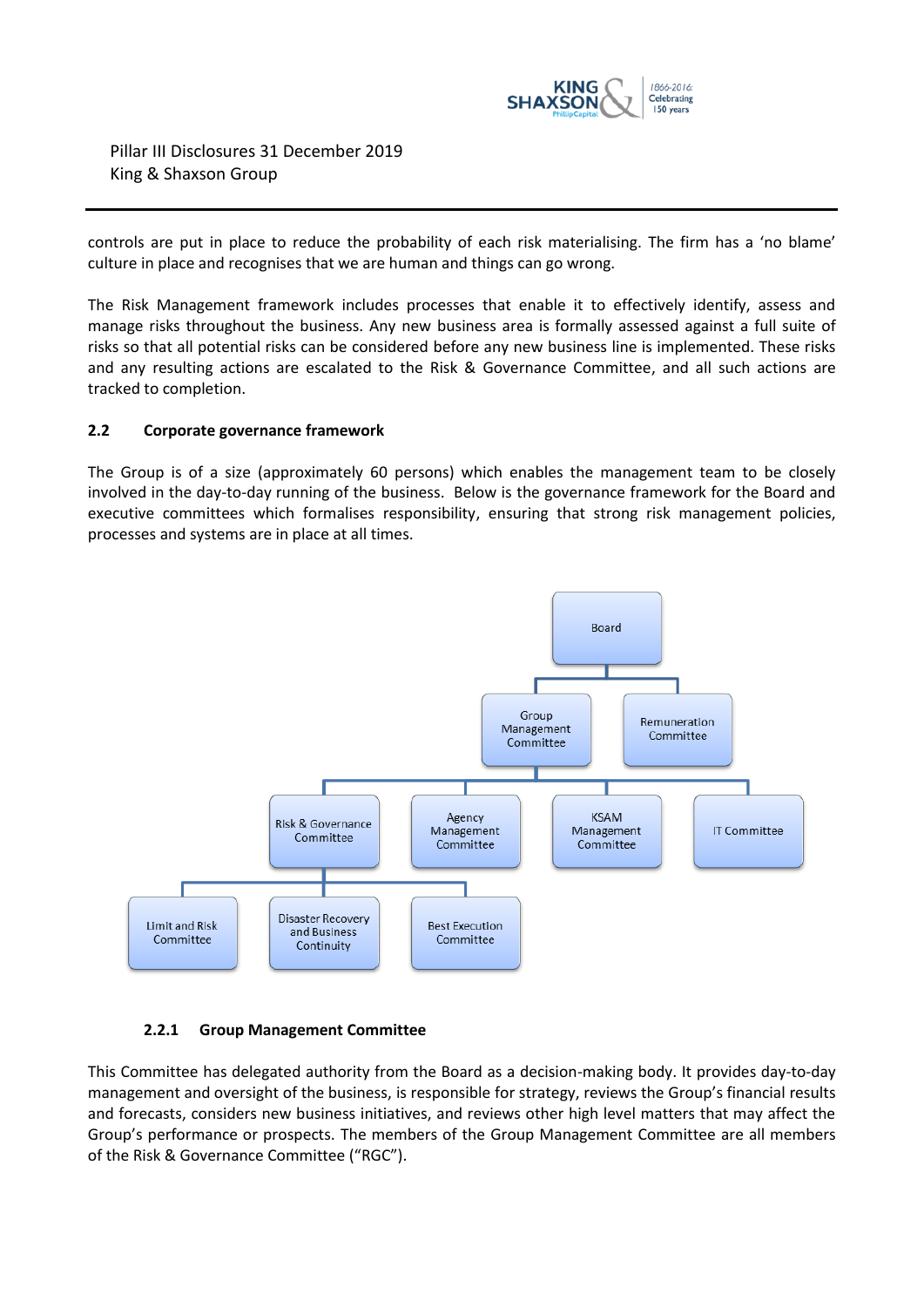

#### **2.2.2 Risk & Governance Committee**

The members of this Committee are all members of the Group Management Committee plus one other senior manager. This Committee has delegated authority from the Board to be responsible for the overall framework of risk and governance, providing oversight of compliance, considering the risks associated with new business initiatives, and reviews other high level matters that may affect the Group's risk management.

The Committee is responsible for determining risk strategy, setting the Group's risk appetite and ensuring that risk is monitored and controlled effectively. It is also responsible for establishing a clearly defined risk management structure with distinct roles and responsibilities. Within that structure business managers are accountable for all the risks assumed within their areas of responsibility and for the execution of appropriate risk management discipline within the framework of policy and delegated authority set out by this Committee. The principle of individual accountability and responsibility within a disciplined approach to risk management is an important feature of the Group's culture. There are independent reporting lines for the key compliance and risk functions. Risk matters is a standing agenda item for the Committee and the Committee reviews top risks, near misses, decisions which could affect the risk appetite and progress on mitigating actions. Top risks and actions are documented in the firm's monthly management report.

#### **2.2.3 Remuneration Committee**

.

This Committee is responsible for recommending and agreeing remuneration changes, incentive amounts, policies and schemes that are fair, competitive and aligned with long term strategy, conduct criteria and with regulatory practice. The Committee includes the Finance Director, the Head of Risk, the Head of Compliance and the Chairman, who does not partake in any of the incentive schemes of the firm. Any proposals of the Committee are subject to ratification by the Shareholder.

#### **2.2.4 Agency Management Committee**

This Committee provides day-to-day management and oversight of the agency business. It is responsible for proposing to the Board, the recruitment of new staff, actions in relation to performance management issues, oversight of compliance and operational matters pertaining to the business, review of the related financial results and forecasts, ensures that all business risks are properly identified, managed and monitored, considers new business initiatives, and reviews other high level matters that may affect the performance or prospects of the agency business.

#### **2.2.5 KSAM Management Committee**

This Committee provides day-to-day management and oversight of the fund management business. It is responsible for proposing to the Board, the recruitment of new staff, actions in relation to performance management issues, oversight of compliance and operational matters pertaining to the business, review of the related financial results and forecasts, ensures that all business risks are properly identified, managed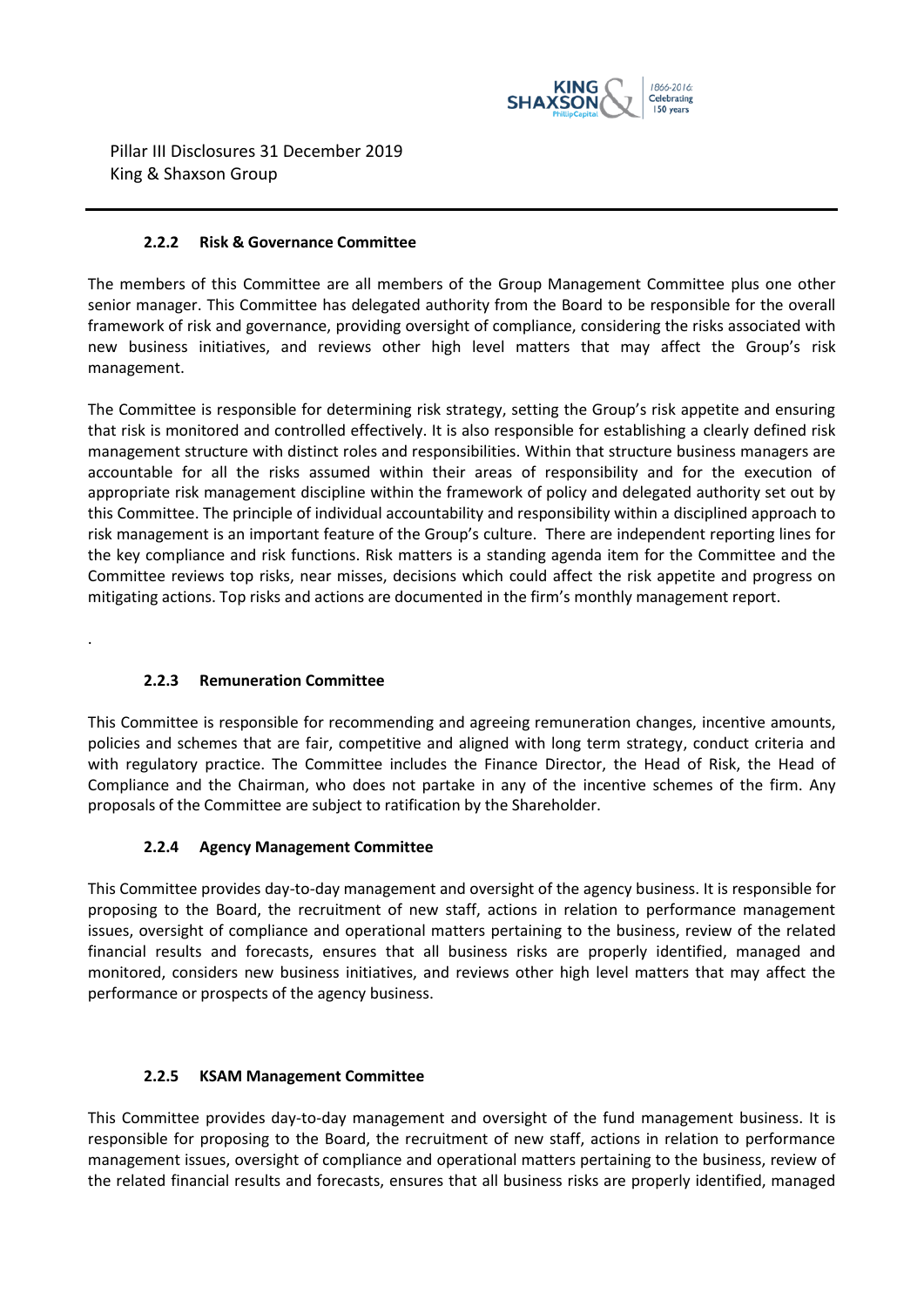

and monitored, considers new business initiatives, and reviews other high level matters that may affect the performance or prospects of the fund management business.

#### **2.2.6 IT Committee**

With technology rapidly changing and the department in high demand across the business, this Committee is responsible for prioritising projects and considering the requirements of the IT departments. The Committee may also be required to assist with Risk & Governance matters.

#### **2.2.7 Limit and Risk Committee**

The Limit Committee is tasked with setting and monitoring the Group's exposure to credit risk arising from its agency business. It consists of five members of the Management Committee as well as several senior members of staff who meet monthly, or more often as required, to set the Group's attitude to credit risk, set limits from counterparty limits to limits on individual stocks, and review and consider industry matters that could affect counterparty risk.

#### **2.2.8 Disaster Recovery and Business Continuity Committee**

This Committee is responsible for ensuring the Group maintains a robust business continuity plan, well communicated and regularly tested. The Committee is also responsible for making decisions should an event occur that causes concern around the continuity of business.

#### **2.2.9 Best Execution Committee**

The Committee comprises certain members of the Management Committee as well as several senior managers. This Committee has responsibility for updating and reviewing the firm's order execution policies; monitoring and reviewing of commission charges within the firm's commission charging framework; and reviewing any order execution issues arising.

#### **2.2.10 Risk Function**

The Risk Control Function monitors the Group's activities and ensures that the Group operates within the risk parameters set by the RGC. The Risk function is filled by a member of the Management Committee who reports top risks and escalates other risk matters to the Management Committee. The Risk Function ensures adherence to the Risk Management Framework policy by ensuring that all risks are documented, quantified and assigned an owner. The top risks are reviewed in detail on a quarterly basis by the RGC who aim to mitigate them as far as possible. 'Risk matters' is a standing agenda item to look at any risk matters and issues, near misses, and progress on risk mitigating actions.

#### **2.2.11 Compliance Function**

The Compliance department monitors the Group's compliance with all regulatory requirements. The Group Compliance Officer is a member of the Management Committee and the RGC and reports on regulatory developments, compliance monitoring and all relevant aspects of Compliance. The head of Compliance in KSCM's Madrid office reports directly to the Group Compliance Officer.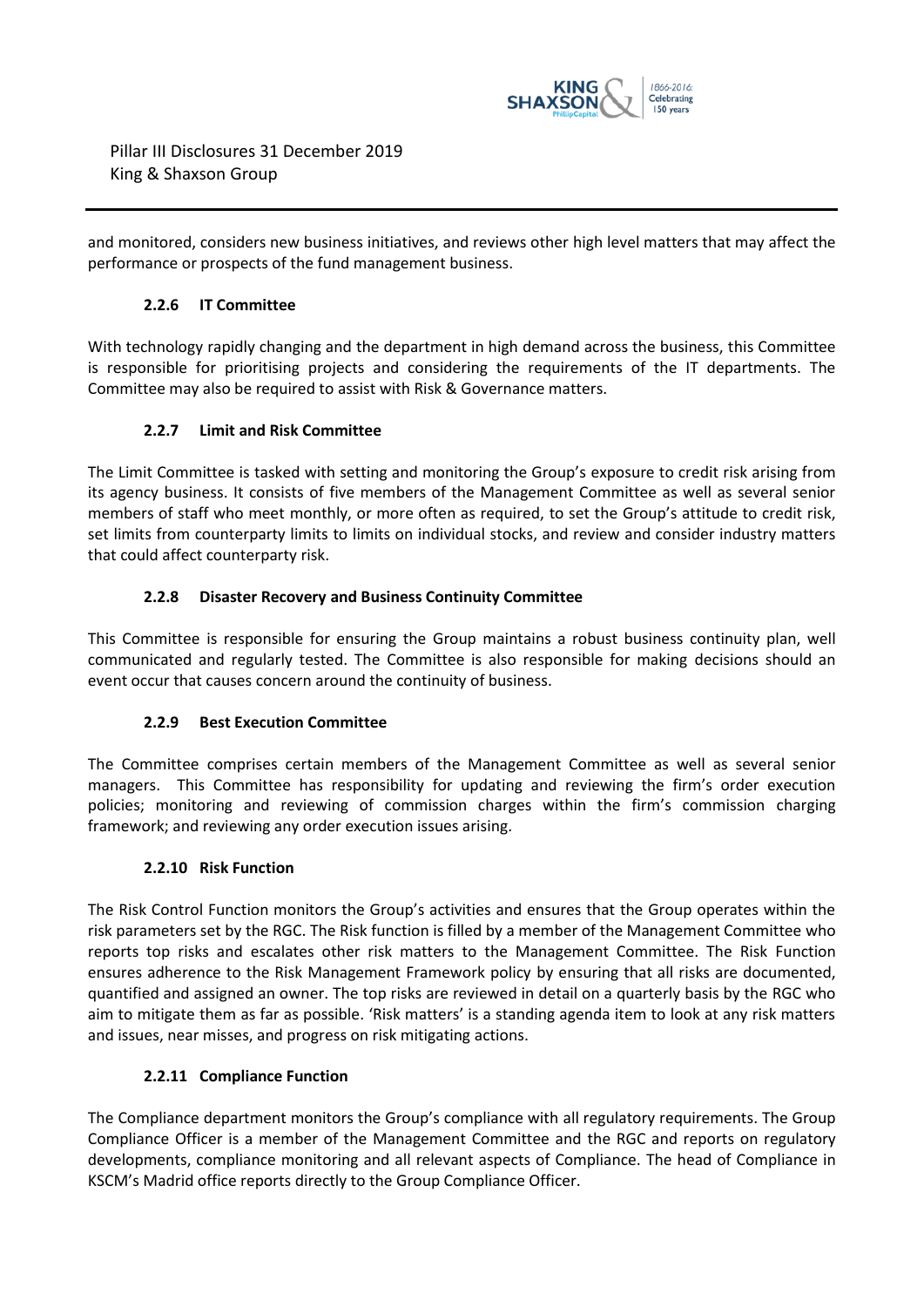

## <span id="page-7-0"></span>**3. Principal Business Risks<sup>2</sup>**

The risks outlined below are those that we believe are our key risks and could have a significant detrimental impact on our business model and outcomes. Each of these risks is discussed within the firm's ICAAP and ILAA as applicable and is stress tested for capital and liquidity management purposes.

#### **3.1 Credit and Counterparty Risk<sup>3</sup>**

Credit risk is defined as the risk that a counterparty may fail to meet its financial obligations to the Group as they become due. Being primarily a matched principal broker, this risk mainly derives from the discontinuity between the delivery of stock in against payment out and the delivery out of the stock on the other leg of the trade against payment in. The firm does not allow free delivery and would only do so in exceptional circumstances and after close consideration by the Management Committee.

For all clients, a counterparty credit limit has to have been agreed by the Limit Committee before any trading can take place and similarly, if any potential trade would cause a limit to be breached any increase in limit must be approved before the trade is agreed with the counterparty.

Limits are set by client/counterparty and this is then overlaid by a margin value applied according to the rating of the instrument in which the client/counterparty is trading. The margin value ranges from 5% to 200%, and may also be country specific. The Group's credit officer may override agency ratings if he considers that other factors need to be taken into account, such as stock liquidity. All trades in subinvestment grade paper are given a 200% margin weighting.

Other credit risk exposures faced by the firm include cash on deposit, margin placed with brokers, and outstanding invoices raised for ad hoc transactions. These are all monitored on a daily basis with steps taken to ensure that risk is kept to a minimum. The vast majority of exposures are held with highly rated clearing banks and settlement organisations.

#### **3.2 Market Risk**

Market risk is defined as the vulnerability of the Group to movements in the value of financial instruments. The Group as a whole does not take trading risk and does not have a proprietary trading book, and so the Group would not be subject to market risk arising from positions held. However, it is recognised that the Group may be subject to market risk where a client defaults and we cannot cancel the other side of the trade (and are therefore left with a position). Should this occur, the Group would normally look to flatten its position at the very soonest opportunity by buying or selling the securities in the marketplace. This price risk is taken into account within the credit assessment of trading with clients and counterparties by allocating a percentage margin against the instrument to be settled. This is a fairly simple methodology, but the percentage is set at a sufficiently high level such that the price risk is taken into account on a very conservative basis. For instance, in the gilt market a margin of 5% is used, a level of volatility which has only been experienced in the long end in periods of extreme market stress. In periods of market instability margin is increased.

 $\overline{a}$  $<sup>2</sup>$  Art 435, CRR</sup>

 $3$  Art 439, CRR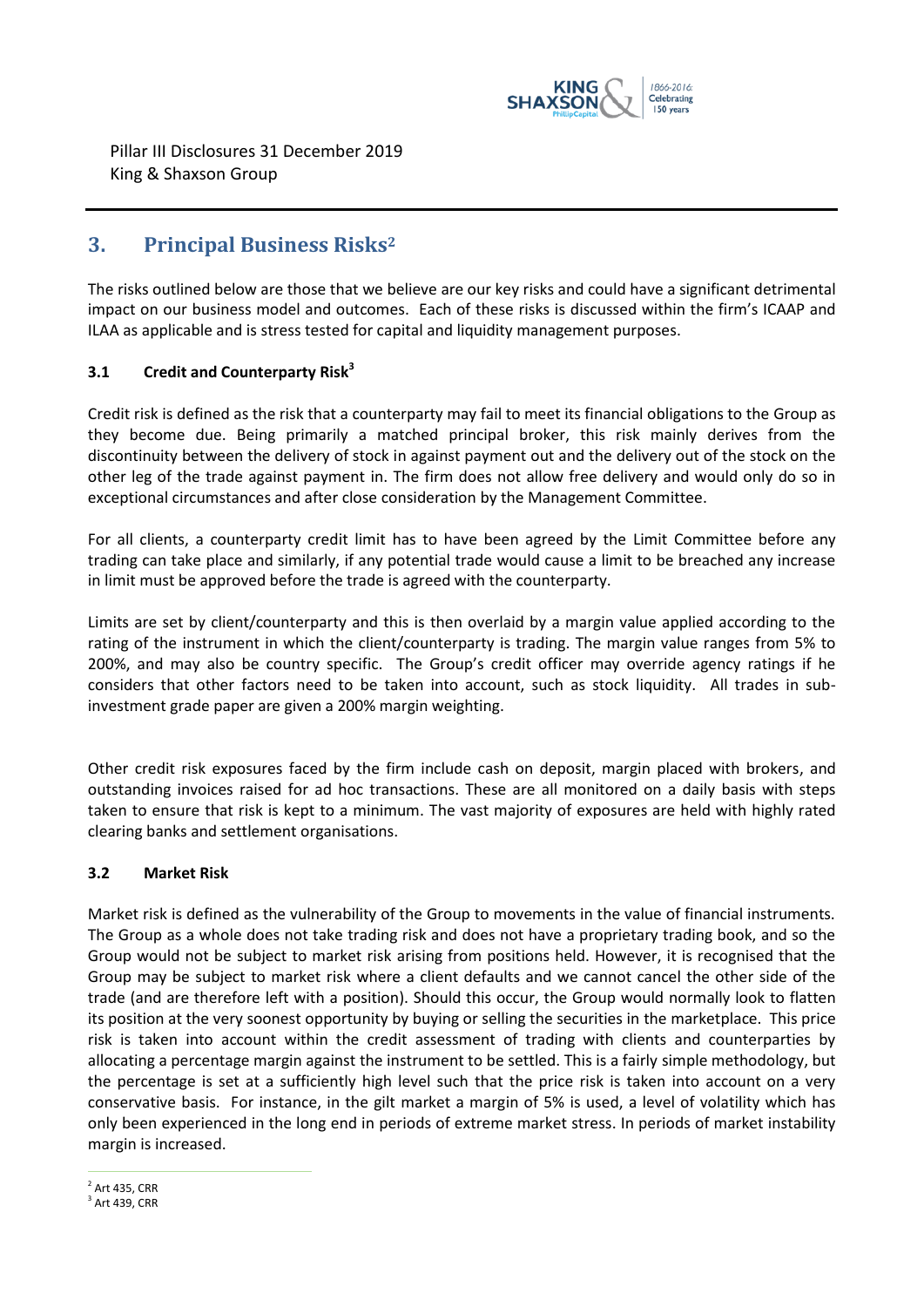

Market risk can also arise on currency deposits held with banks and with our liquidity providers. These positions are monitored and hedging considered if it is felt the exposure exceeds the Group's risk appetite.

#### **3.3 Settlement risk<sup>4</sup>**

The Group is exposed to settlement risk from its matched principal activity. Settlement risk is calculated on any trades that are more than 5 days past due settlement date. A [firm](https://www.handbook.fca.org.uk/handbook/glossary/G430.html) must calculate the price difference to which it is exposed, being the difference between the agreed settlement price for the instrument in question and it[s current market value,](https://www.handbook.fca.org.uk/handbook/glossary/G2098.html) where the difference could involve a loss for the [firm.](https://www.handbook.fca.org.uk/handbook/glossary/G430.html)

#### **3.4 Operational Risk**

Operational risk is defined as the risk of direct or indirect loss resulting from inadequate or failed internal processes, people or systems, or from external events. This risk is the broadest exposure of the group.

Risks can entail:

- Key person risk
- Culture and conduct risk
- Legal and compliance risk
- Business process risk
- Strategic and business risk
- Financial management risk
- Communication failure
- IT systems failures
- Events preventing access to the business premises or the failure of the power supply or telecommunications systems causing disruption to normal business activities
- Errors in the dealing process failure to follow procedures
- Fraud
- Human error

As explained within our governance structure, this risk is managed by the Risk & Governance Committee (RGC) through close management oversight, and consideration of a database of potential risks. All near misses are subject to hot review by the RGC. The Group has a clear risk management policy and a Risk Manager who updates the RGC and Management Committee on risk matters on a regular basis and reviews key risks on a quarterly basis.

#### **3.5 Liquidity Risk**

The Group's financial instruments are comprised of cash, treasury bills, trade debtors and trade creditors<sup>5</sup>. The Group manages its exposure to liquidity and cash flow risk through close management supervision of cash balances and short term investments, ensuring that the Group has sufficient cash

<sup>4</sup> Art 378, CRR

 $5$  Art 437(1)(b), CRR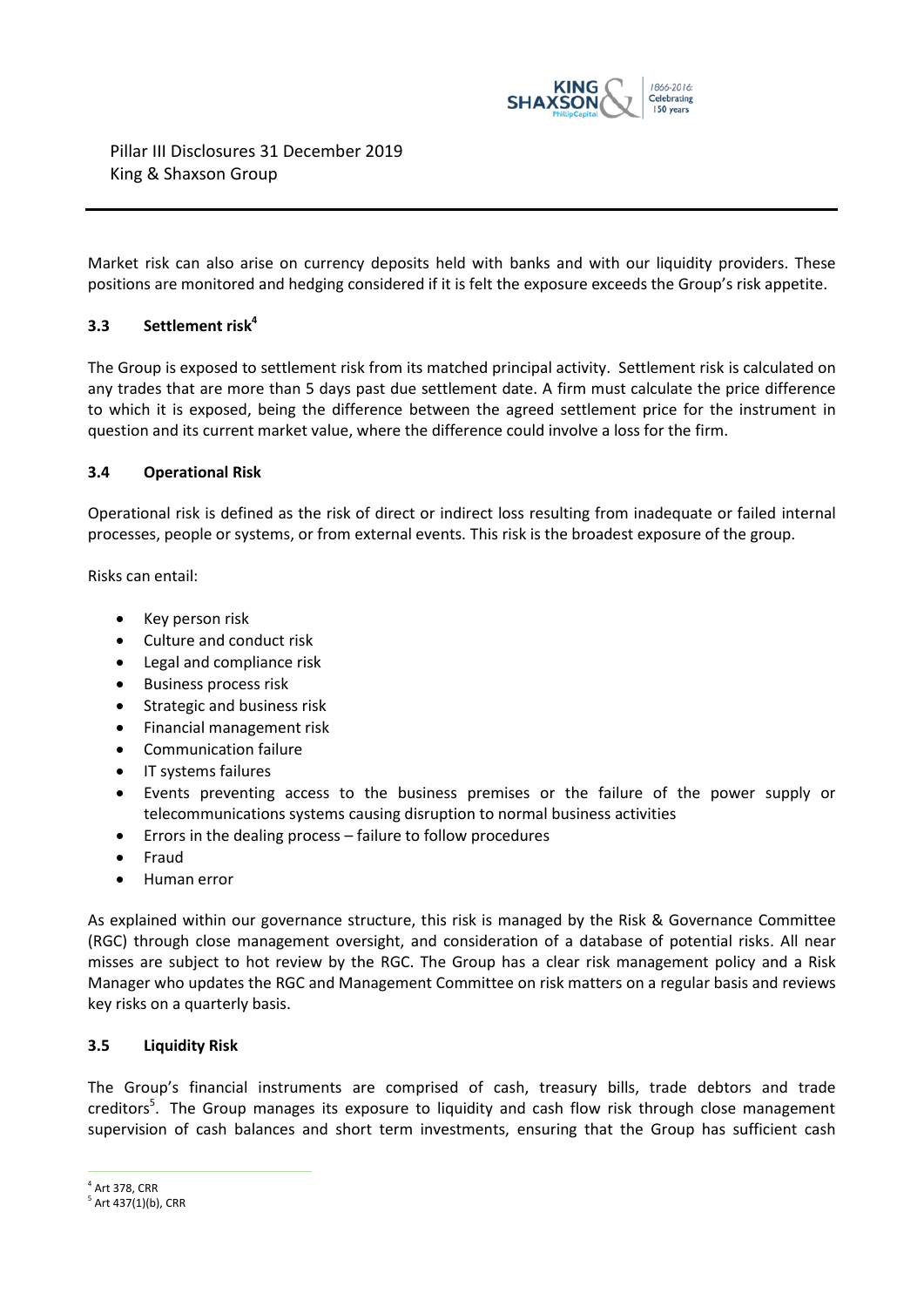

resources at any time to meet immediate cash needs and that bank facilities are available should they be required. As part of normal operations, the Group faces liquidity risk through the risk of being required to fund transactions that fail to settle on the due date. This risk could materialise where the selling party deliver securities to us and the purchasing party fails to pay us the cash on a timely basis. The Group has addressed this funding risk by arranging overdraft facilities and a parental bank guarantee to cover such trades. The Group maintains a liquidity buffer in UK Treasury bills in accordance with its individual liquidity adequacy assessment. The Group also has a Contingency Funding Plan.

#### **3.6 Group Risk**

Group risk is defined as the risk of any other group company causing a substantial failure in the ability of this Group to meet its regulatory and legal requirements. These risks are managed through effective corporate governance structures and ongoing dialogue.

#### **3.7 Business Risk**

Business risk is the risk that a company will have lower than anticipated profits or experiences a loss rather than making a profit. Business risk is influenced by numerous factors including sales volume, margin, operating costs, competition, the overall economic climate and regulations. This risk is managed through close review of the Group's results, both for the year to date and forecast. Forecasts are presented by the Finance Director at least quarterly and if showing concern, management will discuss any mitigating actions that may need to be taken.

#### **3.7 Interest Rate Risk<sup>6</sup>**

The Group is exposed to interest rate risk through its cash on deposit at bank. With interest rates so low, any impact from changes in rates is expected to be minimal. It manages this risk through ongoing monitoring of balances.

#### **3.8 Pension Obligation Risk**

The Group has no exposure to Pension Obligation Risk.

#### **3.9.1 Securitisation risk<sup>7</sup>**

The Group has no exposure to Securitisation Risk.

#### **3.10 Insurance Risk**

The business has insurance policies for crime, professional indemnity, directors and officer's liability, business interruption and general asset cover. The lead underwriting name is assessed for good reputation and financial standing in advance of any policy being undertaken.

 $\overline{a}$  $<sup>6</sup>$  Art 448, CRR</sup>

 $^7$  Art 449, CRR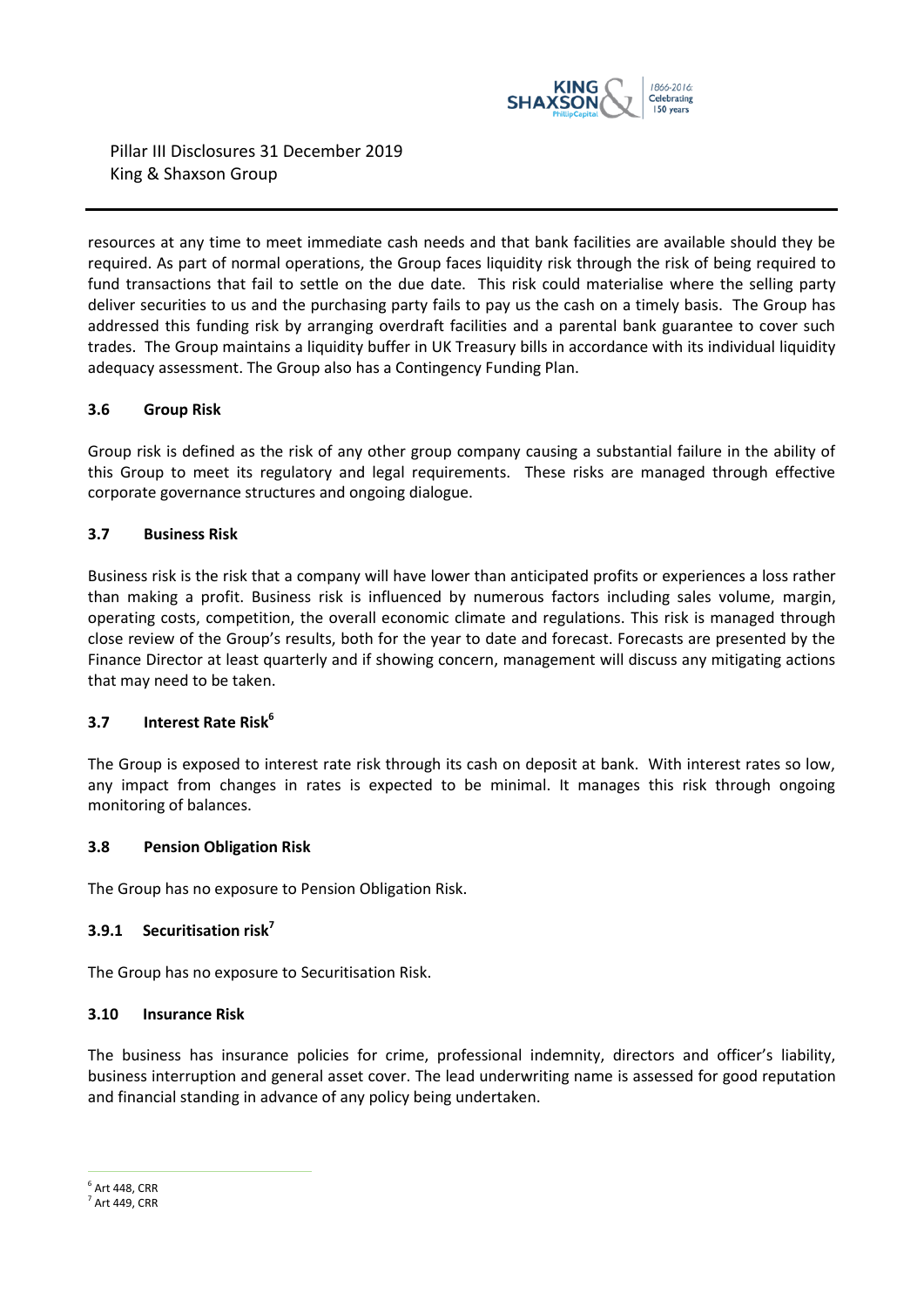

#### **3.11 Regulatory Risk**

The Group is exposed to the risk of new regulations bringing about a fundamental change to the structure or activity of financial markets, and negatively impacting the viability of the business. The Group's Compliance department monitors such changes in regulation and will involve external lawyers as required. The RGC is informed at each meeting of any regulatory matters that may affect the business. The Compliance and Risk area attend industry seminars on a regular basis to ensure that nothing is missed and that their understanding is sound.

#### <span id="page-10-0"></span>**4. Capital Resources**

The capital resources of the company are noted in the table below. The capital resources consist solely of Tier 1 capital<sup>8</sup>. The company was incorporated on \*\*\*\* and the figures shown below are based on eth audited accounts dated 31 December 2019.

#### **4.1 Solo capital resources**

| <b>Tier 1 Capital Resources</b> |           |
|---------------------------------|-----------|
| Ordinary share capital          | 1,000,000 |
| <b>Retained earnings</b>        | 56,898    |
|                                 |           |
| Tier 1 capital and own funds    | 943,102   |

# <span id="page-10-1"></span>**5. Pillar I Capital Resource Requirement**

a) Credit Risk and risk weighted assets

| <b>Exposure classes</b>      | Capital     | <b>Risk weighted</b> |
|------------------------------|-------------|----------------------|
|                              | requirement | assets               |
| Institutions                 | 15,275      | 190,940              |
| Other items                  | 310         | 3,873                |
|                              |             |                      |
| Tier 1 capital and own funds | 15,585      | 194,813              |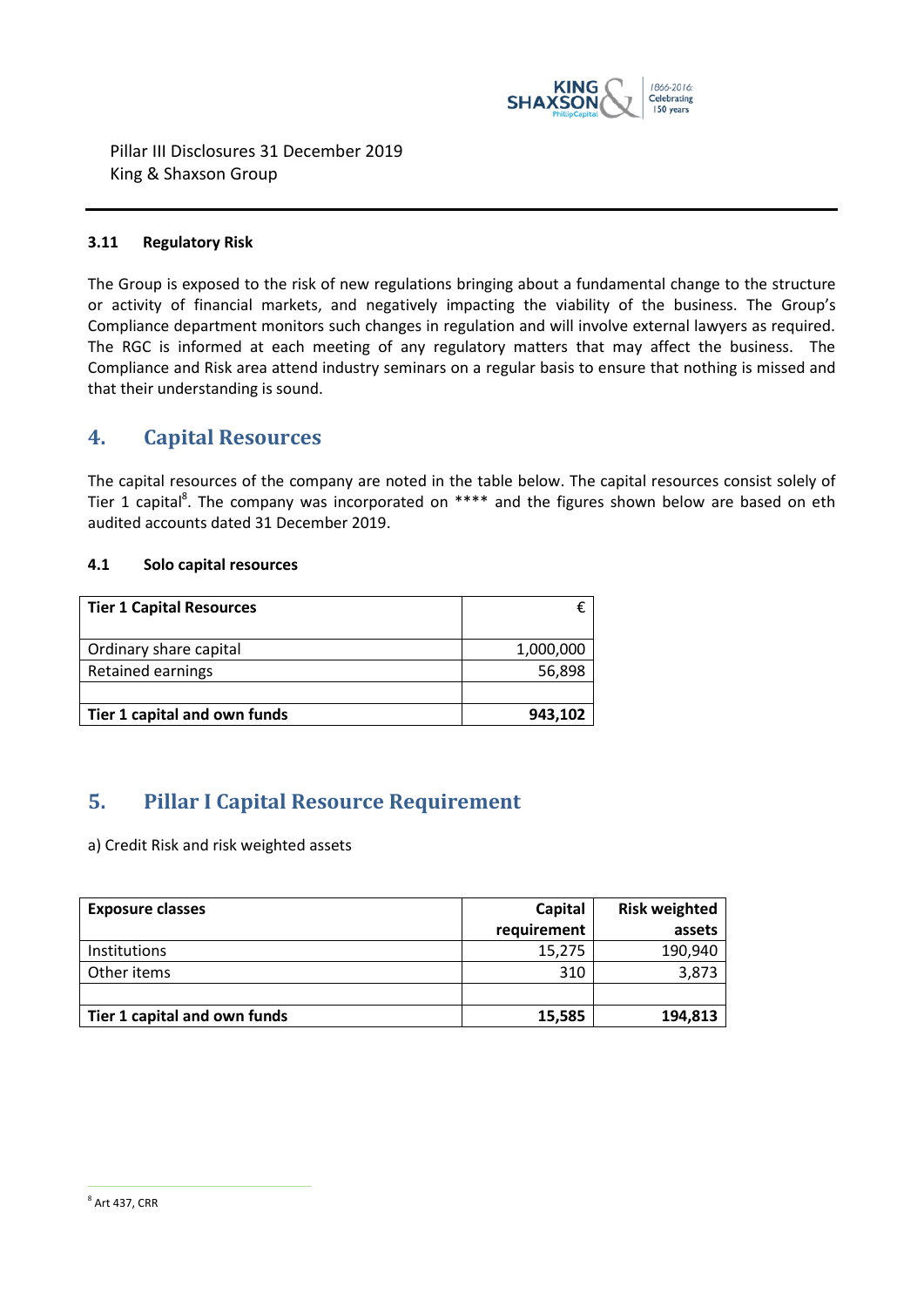

Credit risk is calculated primarily on cash held at bank, and any amounts due from group companies. All of these amounts are expected to be recoverable. Other items are mainly prepayments. The firm uses the standardised approach to credit risk.

The firm will be providing financial services to EU based clients. At the balance sheet date there were no exposures due from overseas entities. No items were past due date or considered to be impaired<sup>9</sup>.

b) Foreign Exchange Risk Capital Requirement

All assets and liabilities are based in euros. There was no foreign exchange exposure at 31 December 2019.

c) Settlement risk

The firm had not commenced trading by the date of this report so there was no settlement risk.

d) Operational Risk Capital Requirement ("ORCR")

The firm has earned no revenue to the date of this report.

e) Pillar I capital adequacy as at 31 December 2019

| <b>Tier 1 Capital Resources</b>   | €         |
|-----------------------------------|-----------|
| Pillar 1 capital resources        | 943,102   |
| Pillar 1 capital requirement      | 730,000   |
| Excess capital resources          | 213,102   |
| <b>Total risk weighted assets</b> | 9,125,000 |
| <b>Capital ratio</b>              | 10.33%    |

<span id="page-11-0"></span>*\*The Pillar 1 capital requirement under CRD IV remains the higher of (i) the base requirement (€730k), and (II) the sum of the credit risk, market risk and operational risk capital requirement.*

# **6. Internal Capital Adequacy Assessment Process (ICAAP)<sup>10</sup>**

The Group is required to comply with the overall financial resources rule in order to ensure it has capital and liquidity resources, in sufficient amount and quality, to meet its liabilities as they fall due. The purpose of the ICAAP is to inform the Group's Board of Directors and senior management of the ongoing assessment of the Group's risks, how the Group intends to mitigate those risks and how much current and future capital is necessary to withstand severe yet plausible risk events. This includes an assessment of capital for the current year, an estimate of capital required over a 3-year period (under both 'normal' and 'stressed' conditions) and the calculation of wind down costs.

 $\overline{a}$  $^9$  Art 442, CRR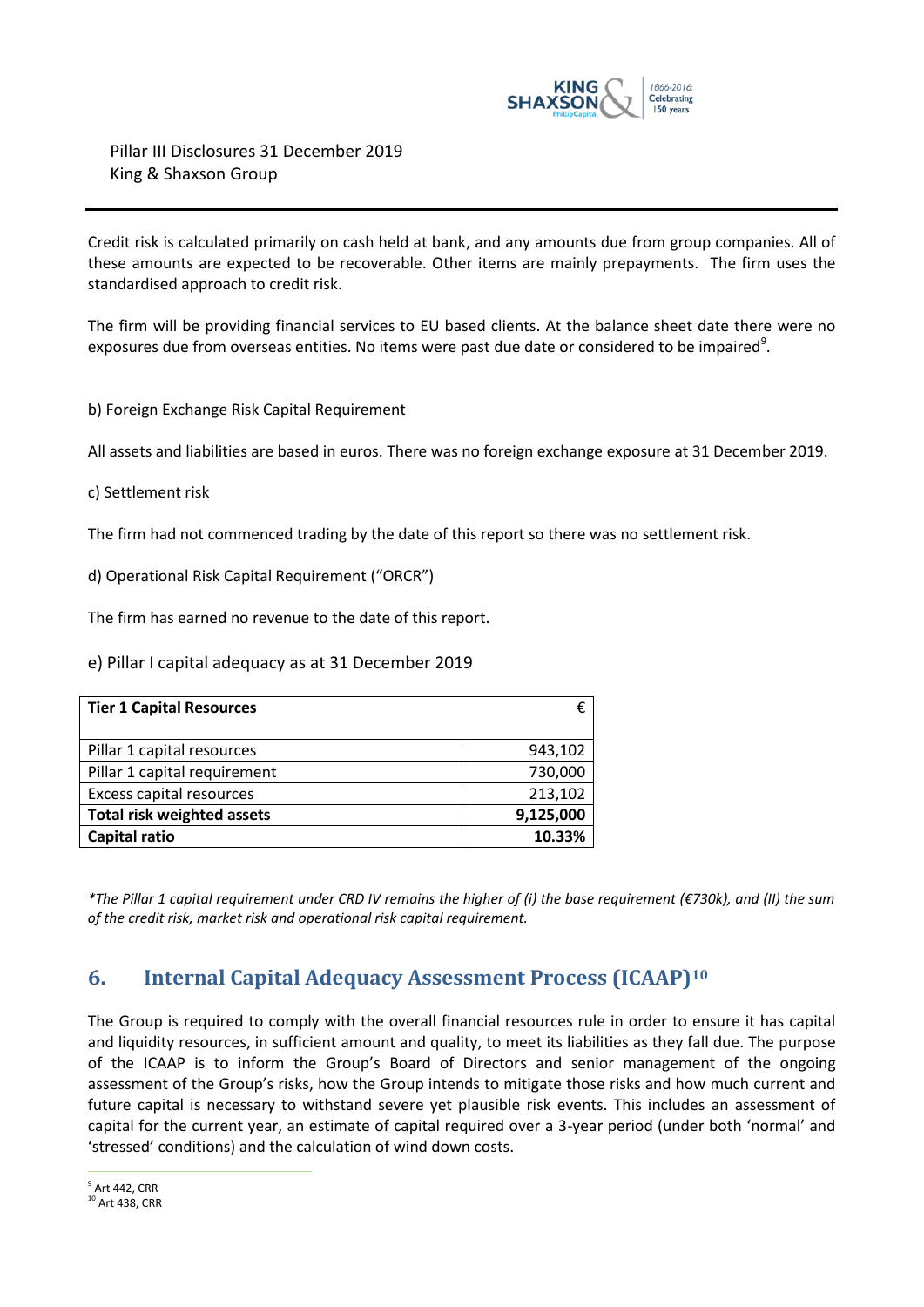

Each revision of the ICAAP is presented by Finance Director, and is discussed and approved at a meeting of the RGC. Where a new desk or business initiative is ventured, a detailed review of risk associated with that business venture is carried out. This includes reviewing any impact the new business would have on the firm's ICAAP. The ICAAP is formally reviewed and approved on an annual basis or more often as required.

# <span id="page-12-0"></span>**7. Capital buffers<sup>11</sup>**

IFPRU 10 stated that a firm must calculate a capital conservation buffer of common equity tier 1 capital equal to 2.5% of its total risk exposure amount. A firm must also calculate a countercyclical capital buffer equal to its total risk exposure amount multiplied by the weighted average of the countercyclical buffer rates that apply to exposures in the jurisdictions where the firm's relevant credit exposures are located.

As at 31 December 2019, the capital conservation buffer was calculated to be €228,125. The countercyclical buffer was calculated to be nil.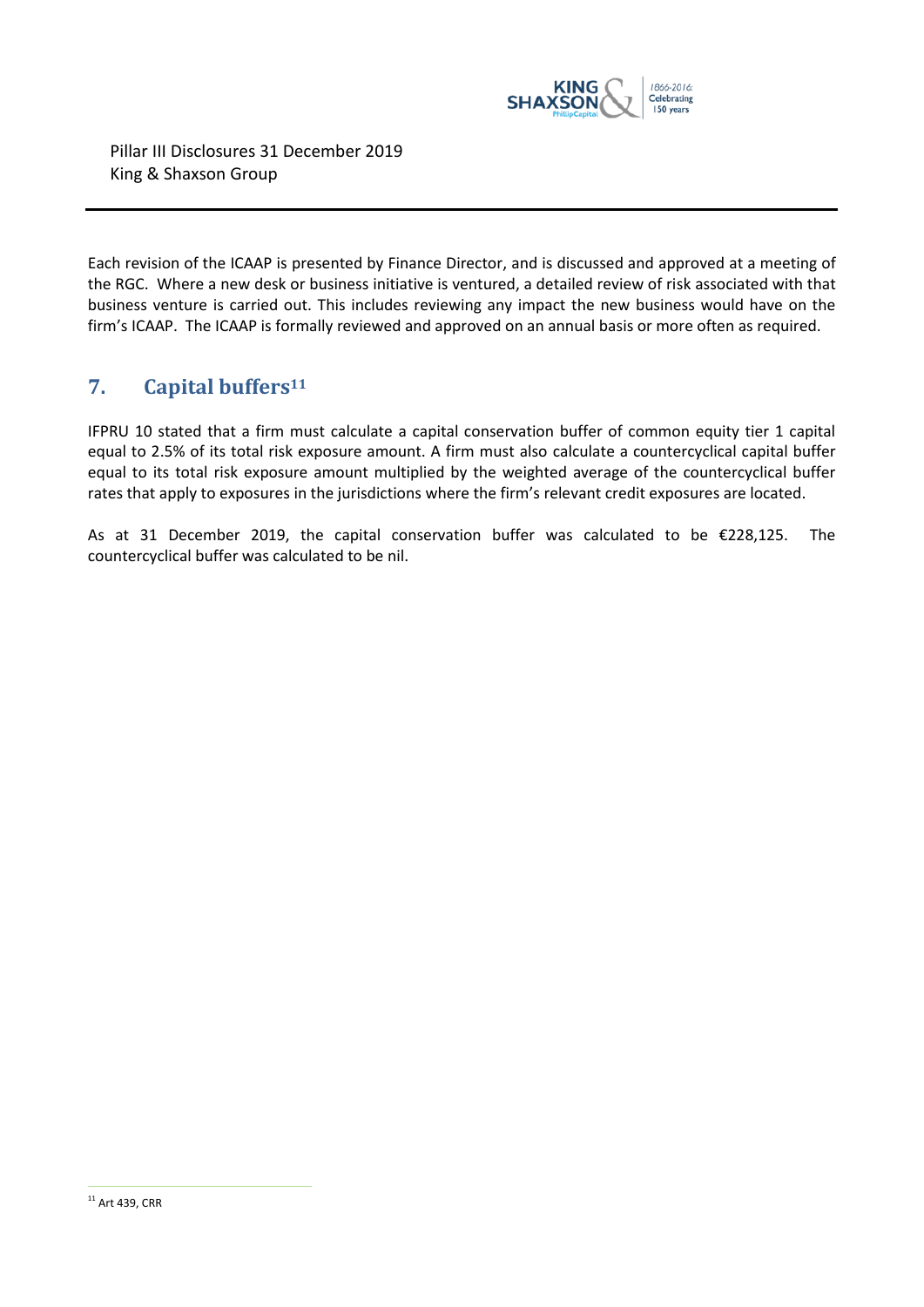

## <span id="page-13-0"></span>**8. Remuneration Code Disclosures<sup>12</sup>**

The Remuneration Committee is responsible for all remuneration policies and framework, and for ensuring that the remuneration for Code Staff is fair and in accordance with the Remuneration Code. The policy is determined with due regard to the Code and to the shareholders.

As Tier 3 private limited companies, for the purposes of the FCA's general guidance on proportionality, the Group is not sufficient in terms of size to warrant an independent remuneration committee, and the Remuneration Committee is composed of 3 executive directors plus one independent Chairperson (whose remuneration does not comprise any variable components).

The Remuneration Committee has the ability to apply discretion to bonus payments for senior management and all staff. All bonuses are made on a discretionary basis and the Remuneration Committee always exercises that discretion. The Remuneration Committee makes proposals regarding remuneration to the Shareholder who is not an employee of the Group. All remuneration matters are submitted to the Shareholder for final review and approval. The Remuneration Committee meets at least twice per year.

The Group has not used external consultants to determine the remuneration policy, however the Remuneration Committee believes that the group's remuneration policies are consistent with and promote sound and effective risk management and do not encourage unnecessary risk taking.

The remuneration policy for the performance year 2018-19 was reviewed, discussed and approved by the Remuneration Committee and also the RGC. The remuneration policy statement sets out the parameters within which the Remuneration Committee takes its decisions and ensures that the remuneration decisions take into account the risk implications for the firm and its risk management.

The Group's remuneration practices, policies and procedures are designed to ensure that an employee's remuneration is consistent with and does not encourage excessive risk taking. Bonuses are wholly discretionary and are linked to an individual's contribution to the overall success of the Group. Being a small group (approximately 60 persons), management are close to employees and are able to monitor performance personally. Each employee has a formal appraisal on at least an annual basis. Before any bonus is paid the Remuneration Committee will individually review the performance of each employee and agree on whether the employee had met appropriate performance criteria.

Bonuses are only paid out of realised profits and do not take account of any future revenue streams in the calculation. In this way, we ensure that pay is always linked to performance. There is a deferral element to the bonus pool for senior key staff, whereby an element of bonus is deferred over a two year period and is paid subject to performance conditions.

 $12$  Art 450, CRR